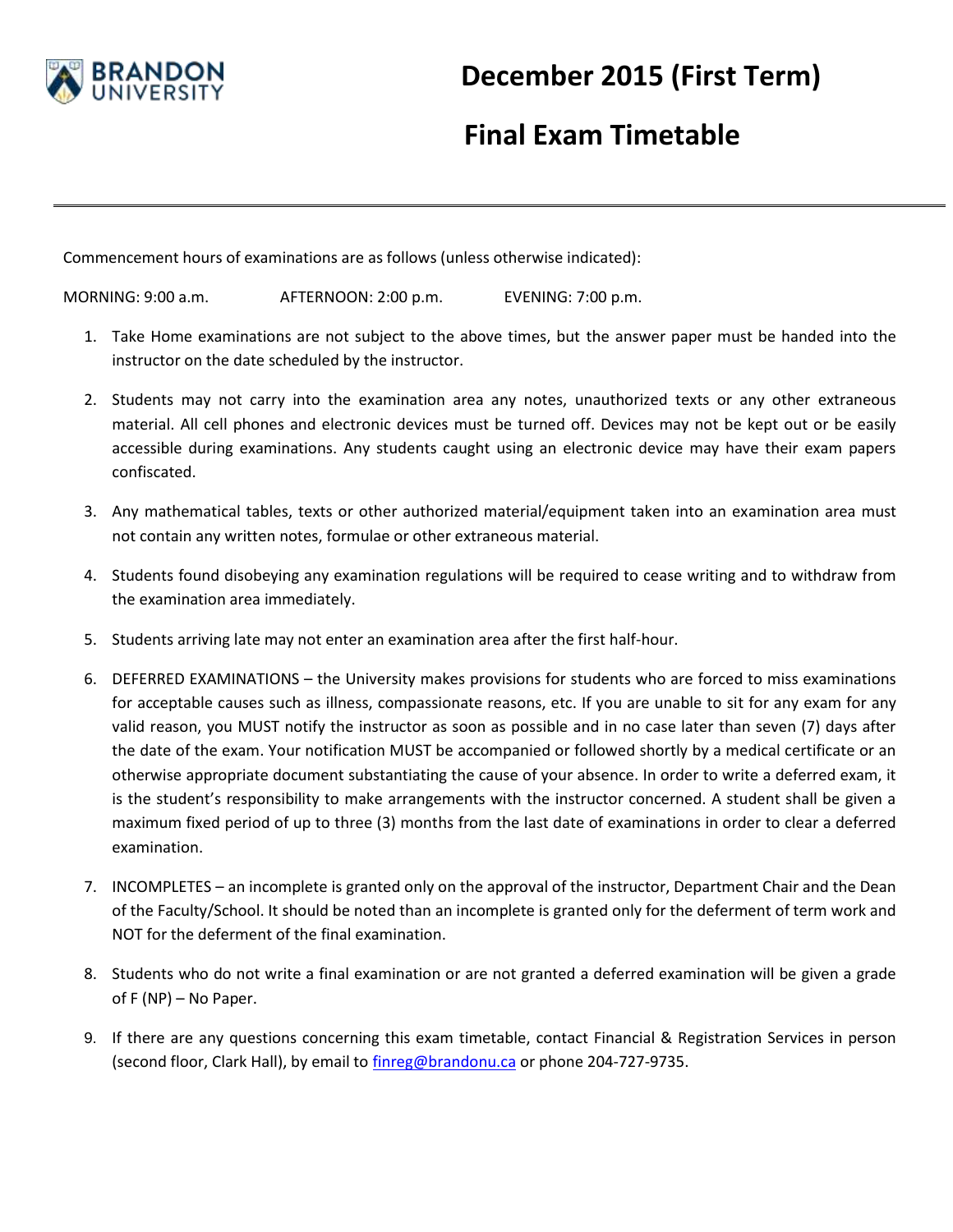| Dept/Course                    | <b>Course Title</b>                                     |          | <b>Instructor</b>                         | <b>Exam Date/Time</b>                      | Location           |
|--------------------------------|---------------------------------------------------------|----------|-------------------------------------------|--------------------------------------------|--------------------|
| PHYSICAL EDUCATION/RECREATION  |                                                         |          |                                           |                                            |                    |
| 05.251                         | FITNESS THEORY & PRACTICE                               |          | Krentz, J.                                | Dec. 17 14:00-16:00                        | <b>HLC 001</b>     |
| 05.364                         | MOTOR DEVELOPMENT                                       |          | Krentz, J.                                | Dec. 18 14:00-16:00                        | <b>HLC 002</b>     |
| 05.365                         | SPORTS INJURIES/FIRST AID                               |          | Dzubinski, S.                             | Dec. 18 09:00-12:00                        | <b>HLC 002</b>     |
| 05.370                         | <b>HEALTH EDUCATION</b>                                 |          | Dzubinski, S.                             | Dec. 21 14:00-17:00                        | <b>HLC 002</b>     |
| <b>ANTHROPOLOGY</b>            |                                                         |          |                                           |                                            |                    |
| 12.153                         | INTRO SOCIO-CULTURAL ANTH                               |          | Varley, E.                                | Dec. 14 09:00-11:00                        | CHO 306            |
| 12.173                         | <b>HUMAN ORIGINS</b>                                    |          | Holland, E.                               | <b>NO FINAL</b>                            |                    |
| 12.270                         | APPLIED ANTHROPOLOGY                                    |          | Varley, E.                                | <b>NO FINAL</b>                            |                    |
| 12.275                         | THE METIS                                               |          | Mayer, L. (68)                            | <b>NO FINAL</b>                            |                    |
| 12.275 NET                     | THE METIS                                               |          | Maud, V. (68)                             | <b>NO FINAL</b>                            |                    |
| 12.353                         | INTRO ARCH METH & THEORY                                |          | Malainey, M.                              | <b>TAKE HOME</b>                           |                    |
| 12.359<br>12.375               | POTTERY ANALYSIS<br>POLITICAL ANTHROPOLOGY              |          | Malainey, M.<br>Varley, E.                | <b>TAKE HOME</b><br><b>NO FINAL</b>        |                    |
| 12.393 A10                     | ZOOARCHAEOLOGY I                                        |          | Holland, E.                               | <b>NO FINAL</b>                            |                    |
| <b>BIOLOGY</b>                 |                                                         |          |                                           |                                            |                    |
| 15.090 L01                     | <b>INTRODUCTION TO BIOLOGY</b>                          |          | Cassone, B.                               | Dec. 21 14:00-16:00                        | BB 3-18            |
| 15.151 A01                     | THE BIOLOGY OF LIFE                                     |          | Ardelli/Ahmad/Rutherford                  | Dec. 15 09:00-12:00                        | GYM                |
| 15.151 A02                     | THE BIOLOGY OF LIFE                                     |          | Ardelli/Ahmad/Rutherford                  | Dec. 15 09:00-12:00                        | GYM                |
| 15.162 A01                     | CELL, GENETICS & EVOLUTN                                |          | Ardelli/Ahmad/Rutherford                  | Dec. 15 09:00-12:00                        | GYM                |
| 15.162 A02                     | CELL, GENETICS & EVOLUTN                                |          | Ardelli/Ahmad/Rutherford                  | Dec. 15 09:00-12:00                        | <b>GYM</b>         |
| 15.171                         | HUMN ANATOMY/PHYSIOLGY I                                |          | LeMoine, C.                               | Dec. 16 09:00-11:00                        | GYM                |
| 15.274 A10                     | ENVIRONMENTAL HEALTH                                    |          | Cassone, B.                               | Dec. 15 19:00-22:00                        | <b>BB 3-18</b>     |
| 15.282                         | PRINCIPLES OF GENETICS                                  |          | Ahmad. F.                                 | Dec. 14 09:00-12:00                        | BB 3-18            |
| 15.350                         | <b>EVOLUTION</b>                                        |          | Rutherford, P.                            | Dec. 18 14:00-17:00                        | BB 1-54            |
| 15.363                         | ANIMAL PHYSIOLOGY I                                     |          | LeMoine, C.                               | Dec. 15 14:00-16:00                        | <b>BB 3-47</b>     |
| 15.369                         | <b>MICROBIOLOGY</b>                                     |          | Untereiner, W.                            | Dec. 14 09:00-12:00                        | BB 3-24            |
| 15.370                         | MOLECULAR CELL BIOLOGY                                  |          | Ardelli, B.                               | Dec. 18 09:00-12:00                        | BB 3-18            |
| 15.371                         | <b>PLANT DIVERSITY</b>                                  |          | McGonigle, T.                             | Dec. 17 14:00-16:00                        | BB 3-24            |
| 15.453<br>15.468               | NEUROCHEM OF THERAPEUTICS<br><b>SOIL BIOLOGY</b>        |          | Charette, M. (18)<br>McGonigle, T.        | Dec. 14 09:00-11:00<br>Dec. 21 14:00-16:00 | BB 4-22<br>BB 3-24 |
| 15.480                         | <b>BIOLOGY OF THE FUNGI</b>                             |          | Untereiner, W.                            | Dec. 19 14:00-17:00                        | BB 3-24            |
| 15.668                         | <b>SOIL BIOLOGY</b>                                     |          | McGonigle, T.                             | Dec. 21 14:00-16:00                        | BB 3-24            |
| 15.680                         | <b>BIOLOGY OF THE FUNGI</b>                             |          | Untereiner, W.                            | Dec. 19 14:00-17:00                        | BB 3-24            |
| <b>BUSINESS ADMINISTRATION</b> |                                                         |          |                                           |                                            |                    |
| 16.090 A10                     | BKKPNG-MANUAL/COMP ASSIST                               |          | McLachlan, L.                             | Dec. 14 19:00-22:00                        | CHO 212            |
| 16.170                         | <b>INTRO INFORMATION TECH</b>                           |          | Malazdrewicz, M.                          | Dec. 16 14:00-16:00                        | CHO 212            |
| 16.180                         | INTRO INFORMATION MNGMNT                                |          | Malazdrewicz, M.                          | Dec. 19 09:00-11:00                        | CHO 306            |
| 16.252                         | INTRO MANAGERIAL ACCNTNG                                |          | Gillander, H.                             | Dec. 17 14:00-17:00                        | LI H-004           |
| 16.253                         | INTERMEDIATE ACCT-ASSETS                                |          | Taylor, D.                                | Dec. 18 14:00-17:00                        | <b>CHO 004</b>     |
| 16.278                         | <b>BUSINESS FINANCE</b>                                 |          | Klonowski, D.                             | <b>NO FINAL</b>                            |                    |
| 16.283 A10                     | HUMAN RESOURCE MANAGEMENT                               |          | Pople, D.                                 | Dec. 16 19:00-22:00                        | CHO 206            |
| 16.293 A10                     | <b>BUSINESS LAW I</b>                                   |          | Kernaghan, M.                             | Dec. 16 19:00-21:00                        | CHO 212            |
| 16.355 A10                     | <b>AUDITING</b>                                         |          | McLachlan. L.                             | Dec. 17 19:00-22:00                        | CHO 306            |
| 16.356 A10                     | <b>TAXATION I: PERSONAL INCOME TAX</b>                  |          | Taylor, D.<br>Zhuang, H.                  | Dec. 14 19:00-21:00                        | LI H-004           |
| 16.366<br>16.367 A10           | <b>ADVERTISING PRINCIPLES</b><br>MARKETING MANAGEMENT   |          | Zhuang, H.                                | <b>NO FINAL</b><br><b>NO FINAL</b>         |                    |
| 16.383 A10                     | <b>INTRO TO LABOUR RELATIONS</b>                        |          | Day, N.                                   | Dec. 14 19:00-22:00                        | CHO 206            |
| 16.384 A10                     | HUMAN RESOURCE TRAINING/DEVEL                           |          | Edmunds, K.                               | <b>NO FINAL</b>                            |                    |
| 16.387                         | VENTURE CAPITAL INVESTING                               |          | Klonowski, D.                             | <b>NO FINAL</b>                            |                    |
| 16.395 A10                     | <b>BUSINESS POLICY</b>                                  |          | Gillander, H.                             | <b>NO FINAL</b>                            |                    |
| 16.453                         | ADVANCED FINANCIAL ACCNTNG                              |          | Gillander, H.                             | Dec. 19 09:00-12:00                        | CHO 004            |
| 16.483                         | LEADERSHIP: THEORY/PRACT                                |          | Bruce, R.                                 | Dec. 19 09:00-11:00                        | BB 1-35            |
| <b>CHEMISTRY</b>               |                                                         |          |                                           |                                            |                    |
| 18.090 L01                     | INTRO TO CHEMISTRY (mid-term exam)                      |          | Nichol, K.                                | Dec. 18 14:00-17:00                        | BB 4-47            |
| 18.160 A01                     | <b>GENERAL CHEMISTRY I</b>                              |          | Yan, S.                                   | Dec. 17 09:00-11:00                        | GYM                |
| 18.160 A02                     | <b>GENERAL CHEMISTRY I</b>                              |          | Hill, B.                                  | Dec. 17 09:00-11:00                        | GYM                |
| 18.260                         | CLASSICAL PHYS: THERMO/KIN                              |          | Bushnell, E.                              | <b>NO FINAL</b>                            |                    |
| 18.261                         | ORGANIC I: STRUCT/MECHANISMS                            |          | Hill, B.                                  | Dec. 21 14:00-17:00                        | BB 4-47            |
| 18.262                         | INTRO ANALYTICAL CHEM                                   |          | Chen, V.                                  | Dec. 16 09:00-11:00                        | BB 4-34            |
| 18.274                         | <b>INORGANIC I: MAIN GRP ELMNT</b>                      |          | Yan, S.                                   | Dec. 15 14:00-17:00                        | BB 4-34            |
| 18.281                         | APPLD ORGANIC SPECTROSCOPY                              |          | Hill, B.                                  | Dec. 12 14:00-17:00                        | BB 4-22            |
| 18.363                         | <b>BIOCHEMISTRY I</b>                                   |          | Charette, M.                              | Dec. 21 14:00-17:00                        | BB 3-47            |
| 18.387                         | STAT/THERMAL PHYSICS                                    | 1)       | Carrington, M. (74)<br>Fugleberg, T. (74) | Dec. 19 14:00-16:00                        | BB 4-22            |
| 18.388<br>18.453               | <b>QUANTUM MECHANICS I</b><br>NEUROCHEM OF THERAPEUTICS | 2)<br>3) | Charette, M.                              | <b>NO FINAL</b><br>Dec. 14 09:00-12:00     | BB 4-22            |
|                                |                                                         |          |                                           |                                            |                    |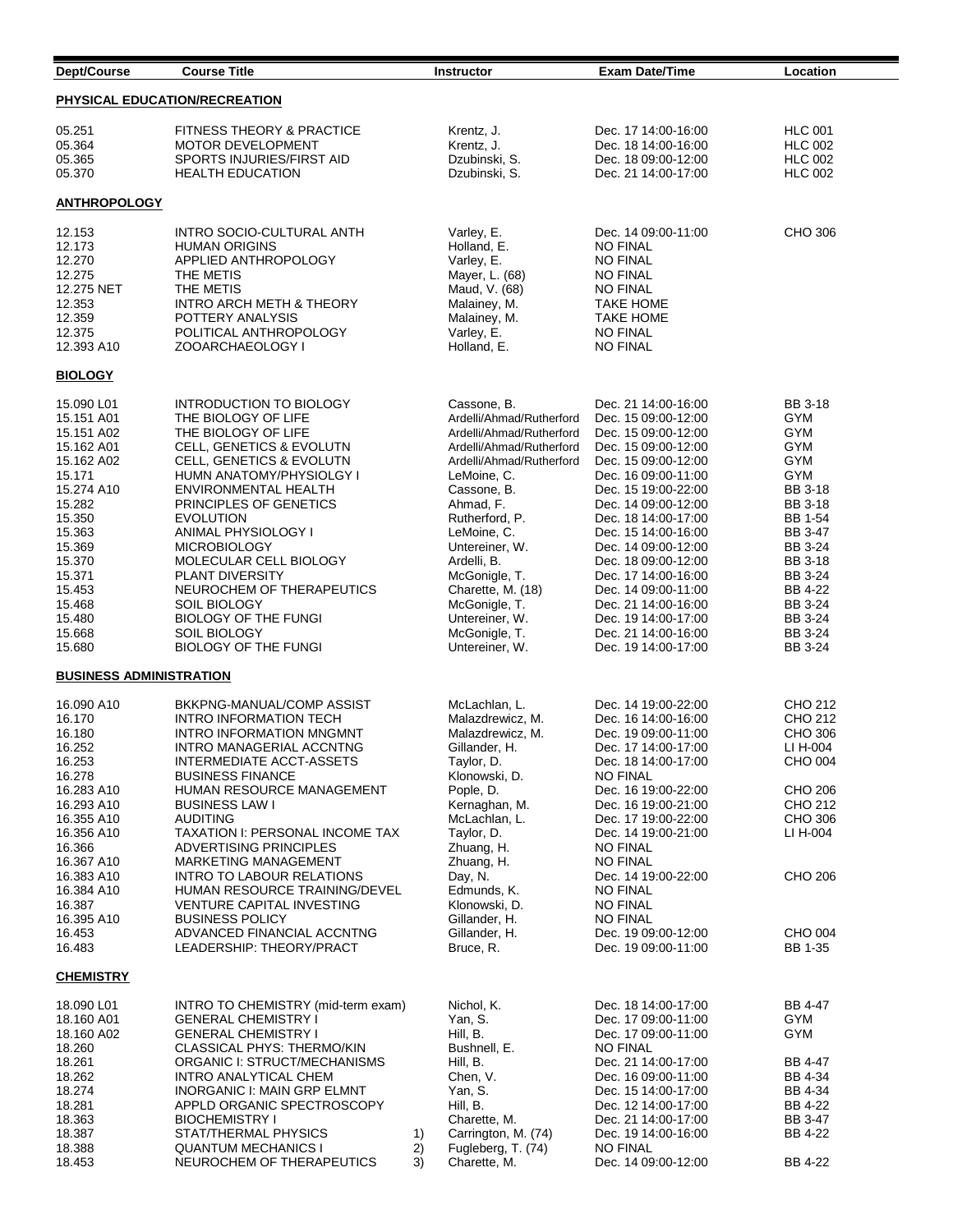| Dept/Course                                                                                                                                    | <b>Course Title</b>                                                                                                                                                                                                                                                                                          | <b>Instructor</b>                                                                                                                                                              | <b>Exam Date/Time</b>                                                                                                                                                                                                                        | Location                                                      |  |
|------------------------------------------------------------------------------------------------------------------------------------------------|--------------------------------------------------------------------------------------------------------------------------------------------------------------------------------------------------------------------------------------------------------------------------------------------------------------|--------------------------------------------------------------------------------------------------------------------------------------------------------------------------------|----------------------------------------------------------------------------------------------------------------------------------------------------------------------------------------------------------------------------------------------|---------------------------------------------------------------|--|
| DRAMA                                                                                                                                          |                                                                                                                                                                                                                                                                                                              |                                                                                                                                                                                |                                                                                                                                                                                                                                              |                                                               |  |
| 20.163 A01<br>20.163 A02<br>20.267                                                                                                             | <b>INTRO TO THEATRE I</b><br><b>INTRO TO THEATRE I</b><br><b>CHARACTER STUDY I</b>                                                                                                                                                                                                                           | Forsythe, J.<br>Forsythe, J.<br>Forsythe, J.                                                                                                                                   | <b>NO FINAL</b><br><b>NO FINAL</b><br><b>NO FINAL</b>                                                                                                                                                                                        |                                                               |  |
| <b>ECONOMICS</b>                                                                                                                               |                                                                                                                                                                                                                                                                                                              |                                                                                                                                                                                |                                                                                                                                                                                                                                              |                                                               |  |
| 22.269<br>22.270                                                                                                                               | <b>HEALTH ECONOMICS</b><br><b>ECON &amp; THE ENVIRONMENT</b>                                                                                                                                                                                                                                                 | Abdou, A.<br>Dolecki, J.                                                                                                                                                       | Dec. 19 09:00-11:00<br><b>TAKE HOME</b>                                                                                                                                                                                                      | CHO 317                                                       |  |
| 22.281<br>22.291<br>22.351                                                                                                                     | <b>MICROECONOMICS I</b><br><b>TRADE UNION DEVELOPMENT</b><br><b>INTERNATIONAL TRADE</b>                                                                                                                                                                                                                      | Abdou, A.<br>Dolecki, J.<br>Zehtab-Jadid, F.                                                                                                                                   | Dec. 21 14:00-16:00<br><b>TAKE HOME</b><br><b>NO FINAL</b>                                                                                                                                                                                   | CHO 410                                                       |  |
| 22.353<br>22.381                                                                                                                               | ECONOMIC DEVELOPMENT<br>MACROECONOMICS I                                                                                                                                                                                                                                                                     | Abdou, A.<br>Zehtab-Jadid, F.                                                                                                                                                  | Dec. 18 14:00-16:00<br><b>NO FINAL</b>                                                                                                                                                                                                       | CHO 302                                                       |  |
| <b>ENGLISH/CREATIVE WRITING</b>                                                                                                                |                                                                                                                                                                                                                                                                                                              |                                                                                                                                                                                |                                                                                                                                                                                                                                              |                                                               |  |
| 30.151 A01<br>30.151 A10<br>30.151 A11<br>30.153 A01<br>30.153 A02                                                                             | UNIVERSITY WRITING<br>UNIVERSITY WRITING<br>UNIVERSITY WRITING<br>UNIVERSITY WRITING (SCIENCE)<br>UNIVERSITY WRITING (SCIENCE)                                                                                                                                                                               | Braun, S.<br>Glendinning, L.<br>Glendinning, L.<br>McNeely, G.<br>McNeely, G.                                                                                                  | Dec. 16 14:00-16:00<br><b>NO FINAL</b><br><b>NO FINAL</b><br><b>TAKE HOME</b><br><b>TAKE HOME</b>                                                                                                                                            | CHO 206                                                       |  |
| 30.161 A01<br>30.161 A02<br>30.162<br>30.274 A01                                                                                               | 20TH CENTURY LITERATURE<br>20TH CENTURY LITERATURE<br><b>INTRO CANADIAN LIT</b><br><b>CREATIVE WRITING</b>                                                                                                                                                                                                   | Smid, D.<br>Lakevold, D.<br>Kramer, R.<br>Lakevold, D.                                                                                                                         | Dec. 19 14:00-17:00<br>Dec. 17 14:00-17:00<br>Dec. 15 14:00-16:00<br><b>NO FINAL</b>                                                                                                                                                         | GYM<br><b>MCK 003</b><br>CHO 206                              |  |
| 30.281<br>30.282<br>30.352<br>30.356                                                                                                           | <b>SCIENCE FICTION</b><br><b>GOTHIC FICTION</b><br><b>CREATIVE NON-FICTION WRTNG</b><br>INTMDT WRKSHP CREAT WRTNG                                                                                                                                                                                            | Smid, D.<br>Robson, L.<br>Lakevold, D.<br>Brandt, D.                                                                                                                           | Dec. 16 09:00-12:00<br>Dec. 19 14:00-17:00<br><b>NO FINAL</b><br><b>NO FINAL</b>                                                                                                                                                             | GYM<br>CHO 306                                                |  |
| 30.359<br>30.381<br>30.383                                                                                                                     | THE HARLEM RENAISSANCE<br><b>16TH CENT LIT</b><br>BETWN MEN: LIT/MASCULINITY                                                                                                                                                                                                                                 | Rose, B.<br>Smid, D.<br>Allan, J. (36)                                                                                                                                         | Dec. 12 09:00-11:00<br>Dec. 14 09:00-12:00<br><b>NO FINAL</b>                                                                                                                                                                                | CHO 004<br>GYM                                                |  |
| 30.391<br>30.463                                                                                                                               | COMMONWEALTH LITERATURE<br>CONTEMPOR CRITICAL THEORY                                                                                                                                                                                                                                                         | Kramer, R.<br>Kramer, R.                                                                                                                                                       | Dec. 22 09:00-11:00<br>Dec. 18 14:00-16:00                                                                                                                                                                                                   | CHO 410<br>CHO 215                                            |  |
| FINE ARTS                                                                                                                                      |                                                                                                                                                                                                                                                                                                              |                                                                                                                                                                                |                                                                                                                                                                                                                                              |                                                               |  |
| 32.151 A10<br>32.165<br>32.183<br>32.183 A10<br>32.185<br>32.187<br>32.187 A10<br>32.261<br>32.271<br>32.287<br>32.353<br>32.383<br>32.394 A10 | ARTWORKS: OVERVIEW CON ART<br><b>CAVES TO CATHEDRALS</b><br>DRAWING I<br>DRAWING I<br><b>INTRO TO CLAY I</b><br><b>PAINTING I</b><br><b>PAINTING I</b><br>CDN ABORIGINAL ART<br>ANATOMY OF HUMAN FORM<br><b>PAINTING III</b><br>ADVANCED CERAMIC ART<br>EXPMNT INDIGENOUS ART TECH<br><b>THESIS PLANNING</b> | Gouthro, S.<br>Mattes, C.<br>Davis, B.<br>Morin, P.<br>Xu, L.<br>Gouthro, S.<br>deForest, K.<br>Mattes, C.<br>Morin, P.<br>deForest, K.<br>Xu, L.<br>Morin, P.<br>deForest, K. | <b>NO FINAL</b><br><b>NO FINAL</b><br><b>NO FINAL</b><br><b>NO FINAL</b><br><b>NO FINAL</b><br><b>NO FINAL</b><br><b>NO FINAL</b><br>NO FINAL<br><b>NO FINAL</b><br><b>NO FINAL</b><br><b>NO FINAL</b><br><b>NO FINAL</b><br><b>NO FINAL</b> |                                                               |  |
| <u>GENDER/WOMEN STUDIES</u>                                                                                                                    |                                                                                                                                                                                                                                                                                                              |                                                                                                                                                                                |                                                                                                                                                                                                                                              |                                                               |  |
| 36.162<br>36.274<br>36.347<br>36.352<br>36.363<br>36.375<br>36.383<br>36.441                                                                   | INTR WS:CONTEM ISS-GENDER<br>CONTEMPORARY GODDESS RELGN<br><b>INDIGENOUS FEMINISM</b><br><b>WOMEN IN POLITICS</b><br>WOMEN IN WESTERN RELIGION<br>WMN-NON-WESTERN-WRLD-1700<br>BETWN MEN: LIT/MASCULINITY<br>SEXUALITY IN CANADA                                                                             | Mason, C. (90)<br>Medd, S. (86)<br>Mayer, L.<br>Saunders, K. (78)<br>Medd, S. (86)<br>Harms, P.<br>Allan, J.<br>Hinther, R.                                                    | <b>NO FINAL</b><br>Dec. 22 09:00-11:00<br><b>NO FINAL</b><br><b>NO FINAL</b><br>Dec. 12 09:00-12:00<br>Dec. 21 14:00-16:00<br><b>NO FINAL</b><br><b>TAKE HOME</b>                                                                            | CHO 306<br><b>CHO 317</b><br>CHO 206                          |  |
| <b>GEOGRAPHY</b>                                                                                                                               |                                                                                                                                                                                                                                                                                                              |                                                                                                                                                                                |                                                                                                                                                                                                                                              |                                                               |  |
| 38.169<br>38.170<br>38.192<br>38.254<br>38.279<br>38.280<br>38.281                                                                             | HOW THE EARTH WORKS<br><b>INTRO TO PHYSICAL GEOG</b><br>ENVRNMENTL/RESOURCE ISSUES<br><b>INTRO TO HYDROLOGY</b><br>INTRO GEOG RESEARCH METH<br>ECONOMIC GEOGRAPHY<br>URBAN GEOGRAPHY                                                                                                                         | Spinney, J.<br>Spinney, J.<br>Malcolm, C.<br>Whittington, P.<br>Herron, R.<br>Eberts, D.<br>Eberts, D.                                                                         | Dec. 14 09:00-11:00<br>Dec. 14 09:00-11:00<br>Dec. 15 14:00-17:00<br>Dec. 18 09:00-12:00<br>Dec. 15 14:00-16:00<br>Dec. 14 09:00-12:00<br>Dec. 18 14:00-17:00                                                                                | GYM<br>GYM<br>GYM<br>BB 4-47<br>BB 3-42<br>BB 3-42<br>BB 3-42 |  |

l,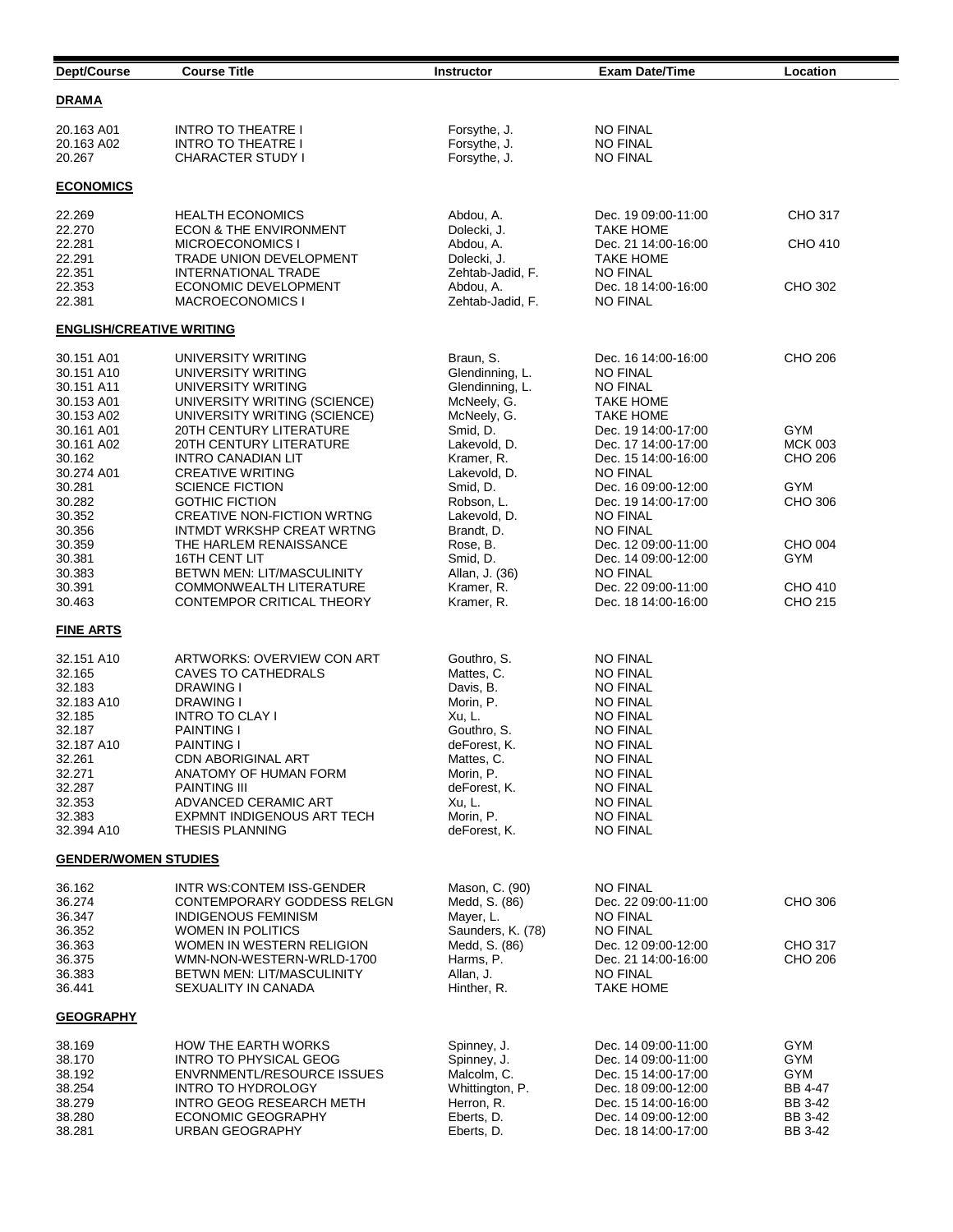| Dept/Course                                                                                                                                                                                            | <b>Course Title</b>                                                                                                                                                                                                                                                                                                                                                                                                            | <b>Instructor</b>                                                                                                                                                                                                                                        | <b>Exam Date/Time</b>                                                                                                                                                                                                                                                                                                                                                              | Location                                                                                                                          |  |
|--------------------------------------------------------------------------------------------------------------------------------------------------------------------------------------------------------|--------------------------------------------------------------------------------------------------------------------------------------------------------------------------------------------------------------------------------------------------------------------------------------------------------------------------------------------------------------------------------------------------------------------------------|----------------------------------------------------------------------------------------------------------------------------------------------------------------------------------------------------------------------------------------------------------|------------------------------------------------------------------------------------------------------------------------------------------------------------------------------------------------------------------------------------------------------------------------------------------------------------------------------------------------------------------------------------|-----------------------------------------------------------------------------------------------------------------------------------|--|
| 38.283<br>38.286<br>38.353<br>38.471                                                                                                                                                                   | <b>CANADA: REGIONAL GEOG</b><br><b>GIS I: SPATIAL DATA/CART DSGN</b><br><b>REMOTE SENSING: AIR PHOTO</b><br>RURAL-URBAN FRINGE                                                                                                                                                                                                                                                                                                 | Herron, R.<br>Spinney, J.<br>Spinney, J.<br>Ramsey, D. (88)                                                                                                                                                                                              | Dec. 17 14:00-16:00<br><b>NO FINAL</b><br><b>NO FINAL</b><br><b>NO FINAL</b>                                                                                                                                                                                                                                                                                                       | BB 4-47                                                                                                                           |  |
|                                                                                                                                                                                                        | APPLIED DISASTER/EMERGENCY STUDIES                                                                                                                                                                                                                                                                                                                                                                                             |                                                                                                                                                                                                                                                          |                                                                                                                                                                                                                                                                                                                                                                                    |                                                                                                                                   |  |
| 40.152<br>40.251<br>40.352<br>40.355 A10<br>40.452<br>40.463<br>40.470                                                                                                                                 | <b>INTRO EMERGENCY MNGMNT</b><br>HZRDS:CAUSE/PHYSL DYNMCS<br><b>EMERGENCY MNGMNT LAW</b><br>DISASTER RECOVERY/MITIGTN<br>DISASTER & DEVELOPMENT<br>HZRD MITGTN LAND-USE PLAN<br>APPLD TOP: PROPOSAL PREP                                                                                                                                                                                                                       | Kayes, B.<br>Spence, B.<br>Lindsay, J.<br>Kayes, B.<br>Spence, B.<br>Lindsay, J.<br>Lindsay, J./Spence, B.                                                                                                                                               | Dec. 17 14:00-16:00<br>Dec. 14 09:00-11:00<br><b>TAKE HOME</b><br>Dec. 16 19:00-21:00<br><b>NO FINAL</b><br><b>NO FINAL</b><br><b>NO FINAL</b>                                                                                                                                                                                                                                     | BB 1-54<br>MH EOL<br>MH EOL                                                                                                       |  |
| <b>GEOLOGY</b>                                                                                                                                                                                         |                                                                                                                                                                                                                                                                                                                                                                                                                                |                                                                                                                                                                                                                                                          |                                                                                                                                                                                                                                                                                                                                                                                    |                                                                                                                                   |  |
| 42.160<br>42.162<br>42.263<br>42.271<br>42.281<br>42.286<br>42.353<br>42.360<br>42.362<br>42.466<br>42.468                                                                                             | <b>INTRO EARTH SCIENCE</b><br><b>OUR DYNAMIC EARTH</b><br>STRUCTURAL GEOLOGY<br><b>EARTH'S MINERAL RESOURCES</b><br><b>ELEM MINERALOGY</b><br>GIS I: SPATIAL DATA/CART DSGN<br><b>REMOTE SENSING: AIR PHOTO</b><br>SEDIMENTOLOGY/STRATIGRAPHY<br><b>IGNEOUS PETROLOGY</b><br><b>MINERAL DEPOSITS</b><br>PETROLEUM GEOLOGY                                                                                                      | Pattison, S.<br>Li, R.<br>Somarin, A.<br>Huminicki, D.<br>Huminicki, D.<br>Spinney, J. (38)<br>Spinney, J. (38)<br>Li, R.<br>Somarin, A.<br>Huminicki, D.<br>Pattison, S.                                                                                | Dec. 16 09:00-12:00<br>Dec. 16 09:00-11:00<br>Dec. 21 14:00-16:00<br>Dec. 16 09:00-11:00<br>Dec. 19 14:00-16:00<br><b>NO FINAL</b><br><b>NO FINAL</b><br>Dec. 14 09:00-11:00<br>Dec. 18 14:00-16:00<br>Dec. 18 09:00-11:00<br>Dec. 15 14:00-17:00                                                                                                                                  | BB 1-53<br>BB TH. A<br>BB 2-48<br>BB 2-48<br>BB 2-44<br>BB 2-48<br>BB 2-48<br>BB 2-44<br>BB 2-48                                  |  |
| <b>HISTORY</b>                                                                                                                                                                                         |                                                                                                                                                                                                                                                                                                                                                                                                                                |                                                                                                                                                                                                                                                          |                                                                                                                                                                                                                                                                                                                                                                                    |                                                                                                                                   |  |
| 54.153 A01<br>54.153 A02<br>54.153 A03<br>54.155 A01<br>54.155 A02<br>54.255<br>54.262<br>54.266<br>54.275<br>54.275 NET<br>54.289 A10<br>54.290 A10<br>54.365<br>54.375<br>54.377<br>54.379<br>54.441 | WORLD HISTORY TO 1500<br>WORLD HISTORY TO 1500<br>WORLD HISTORY TO 1500<br>CANADA TO CONFEDERATION<br>CANADA TO CONFEDERATION<br>EUROPE-REVOL/REACTION<br>ANCIENT II: THE ROMAN WORLD<br>BRITAIN TO 1688<br>THE METIS<br>THE METIS<br><b>CHINESE CANADIAN EXPER</b><br>LATIN AMER PRE-COLMBN/COLONL<br>CANADA-W.W.II TO PRESENT<br>WMN-NON-WESTERN WRLD-1700<br>THE STALIN ERA<br>THE FRENCH REVOLUTION<br>SEXUALITY IN CANADA | Winter, D.<br>Winter, D.<br>Harms, P.<br>Naylor, J.<br>Hinther, R.<br>MacKay, L.<br>Winter, D.<br>MacKay, L.<br>Mayer, L. (68)<br>Maud, V. (68)<br>Marshall, A. (86)<br>Harms, P.<br>Hinther, R.<br>Harms, P.<br>Strang, B.<br>Strang, B.<br>Hinther, R. | Dec. 19 14:00-16:00<br>Dec. 22 09:00-11:00<br>Dec. 18 14:00-17:00<br>Dec. 15 14:00-16:00<br>Dec. 18 14:00-17:00<br>Dec. 16 09:00-11:00<br>Dec. 15 14:00-16:00<br>Dec. 12 09:00-11:00<br><b>NO FINAL</b><br><b>NO FINAL</b><br><b>TAKE HOME</b><br>Dec. 15 19:00-22:00<br><b>TAKE HOME</b><br>Dec. 21 14:00-16:00<br>Dec. 19 09:00-11:00<br>Dec. 18 14:00-16:00<br><b>TAKE HOME</b> | CHO 206<br>CHO 212<br>CHO 206<br>CHO 212<br>CHO 212<br>CHO 206<br>CHO 306<br>CHO 206<br>CHO 306<br>CHO 206<br>CHO 022<br>LI H-015 |  |
| <b>JUSTICE STUDIES</b>                                                                                                                                                                                 |                                                                                                                                                                                                                                                                                                                                                                                                                                |                                                                                                                                                                                                                                                          |                                                                                                                                                                                                                                                                                                                                                                                    |                                                                                                                                   |  |
| 56.156<br>56.257<br>56.260<br>56.264 A10                                                                                                                                                               | <b>INTR CRIME &amp; COMMUNITY</b><br>SOC OF DEVIANT BEHAVIOUR<br>INTRO TO COMMUNITY DEV<br>POLICE ORGZN/MGMT DEMOC                                                                                                                                                                                                                                                                                                             | Grills, S. (90)<br>Grills, S. (90)<br>Bessant, K. (88)<br>Schneider, C. (90)                                                                                                                                                                             | Dec. 14 14:00-16:00<br><b>TAKE HOME</b><br>NO FINAL<br><b>NO FINAL</b>                                                                                                                                                                                                                                                                                                             | CHO 212                                                                                                                           |  |
| <b>CLASSICAL &amp; MODERN LANGUAGES</b>                                                                                                                                                                |                                                                                                                                                                                                                                                                                                                                                                                                                                |                                                                                                                                                                                                                                                          |                                                                                                                                                                                                                                                                                                                                                                                    |                                                                                                                                   |  |
| 58.FREN.151<br>58.FREN.155 A10<br>58.FREN.156 A10<br>58.FREN.255<br>58.FREN.261 A10<br>58.FREN.350<br>58.SPAN.151 A10<br>58.NAT.155<br>58.NAT.157<br>58.NAT.171<br>58.NAT.259<br>58.NAT.262            | <b>INTRODUCTORY FRENCH I</b><br><b>INTERMEDIATE FRENCH I</b><br><b>INTERMEDIATE FRENCH II</b><br>LANGUE ET STYLE I<br>FRENCH CINEMA(IN ENG TRANS)<br>LITTERATURE DE GENRE<br><b>INTRODUCTORY SPANISH I</b><br>INTRO CREE LANGUAGE I<br><b>INTRO OJIBWAY LANG I</b><br><b>INTRO DAKOTA LANG I</b><br>INTERMEDIATE DAKOTA<br><b>INTERMEDIATE OJIBWAY</b>                                                                         | Major, R.<br>Combet, D.<br>Combet, D.<br>Major, R.<br>Combet, D.<br>Major, R.<br>Serrano, E.<br>Morrisseau, D. (68)<br>Cook, A. (68)<br>Tacan, K. (68)<br>Tacan, K. (68)<br>Cook, A. (68)                                                                | <b>NO FINAL</b><br><b>NO FINAL</b><br><b>NO FINAL</b><br><b>NO FINAL</b><br>Dec. 16 19:00-21:00<br><b>NO FINAL</b><br>Dec. 14 19:00-21:00<br>Dec. 19 09:00-11:00<br><b>NO FINAL</b><br>Dec. 15 19:00-21:00<br><b>NO FINAL</b><br><b>NO FINAL</b>                                                                                                                                   | CHO 215<br>CHO 022<br>CHO 302<br><b>CHO 317</b>                                                                                   |  |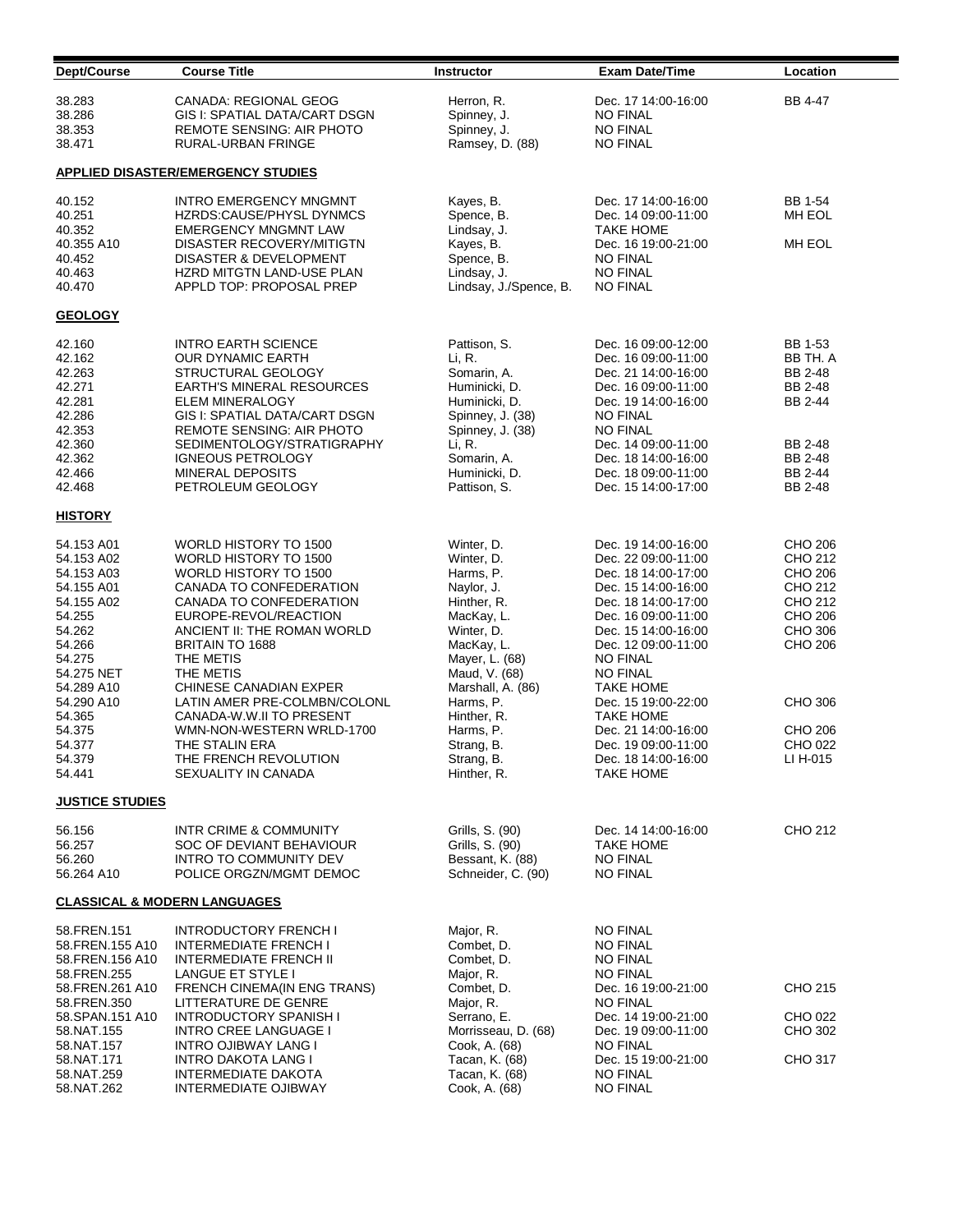| Dept/Course                               | <b>Course Title</b>                                      | <b>Instructor</b>                 | <b>Exam Date/Time</b>                      | Location             |  |
|-------------------------------------------|----------------------------------------------------------|-----------------------------------|--------------------------------------------|----------------------|--|
| <b>MATHEMATICS &amp; COMPUTER SCIENCE</b> |                                                          |                                   |                                            |                      |  |
| 62.090 L01<br>62.091 L01                  | BASIC MATH (mid-term exam)<br><b>CORE MATH</b>           | Nichol, K.<br>Nichol, K.          | Dec. 18 09:00-12:00<br>Dec. 18 09:00-12:00 | BB 1-52<br>BB 1-52   |  |
| 62.152                                    | <b>CONTEMPORARY MATHS</b>                                | Nichol, K.                        | Dec. 19 14:00-17:00                        | <b>GYM</b>           |  |
| 62.160                                    | <b>COMPUTER SCIENCE I (C)</b>                            | Abdelbar, A.                      | Dec. 16 09:00-11:00                        | BB 1-52              |  |
| 62.170                                    | <b>INTRO INFORMATION TECH</b>                            | Malazdrewicz, M. (16)             | Dec. 16 14:00-16:00                        | CHO 212              |  |
| 62.171 A01                                | <b>INTRO STATISTICS</b>                                  | DiMuro, P.                        | Dec. 12 14:00-17:00                        | GYM                  |  |
| 62.171 A02                                | <b>INTRO STATISTICS</b>                                  | DiMuro, P.                        | Dec. 12 14:00-17:00                        | GYM                  |  |
| 62.181                                    | CALCULUS I                                               | Williams, J.                      | Dec. 14 14:00-17:00                        | GYM                  |  |
| 62.182                                    | LINEAR ALGEBRA I                                         | Williams, J.                      | Dec. 18 09:00-12:00                        | <b>GYM</b>           |  |
| 62.261                                    | <b>INTRO SET THEORY &amp; LOGIC</b>                      | Plosker, S.                       | Dec. 14 14:00-16:00                        | GYM                  |  |
| 62.264                                    | DIGITAL COMP. FUND. (C)                                  | Srivastava, G.                    | <b>NO FINAL</b>                            |                      |  |
| 62.276                                    | <b>MATHEMATICAL PHYSICS I</b>                            | Mirza, A. (74)                    | Dec. 19 14:00-17:00                        | BB 2-23              |  |
| 62.290                                    | <b>CALCULUS III</b>                                      | Roddy, S.                         | Dec. 18 09:00-11:00                        | BB 1-54              |  |
| 62.331                                    | MODERN ALGEBRA (mid-term exam)                           | Roddy, S.                         | Dec. 19 14:00-17:00                        | CHO 302              |  |
| 62.373                                    | <b>DESIGN/ANALYSIS ALGORITHMS</b>                        | Li, C.                            | <b>TAKE HOME</b>                           |                      |  |
| 62.389                                    | <b>ARTIFICIAL INTELLIGENCE</b>                           | Abdelbar, A.                      | Dec. 19 14:00-16:00                        | BB 1-50              |  |
| 62.472                                    | <b>MATHEMATICAL PHYSICS II</b>                           | Carrington, M. (74)               | Dec. 15 14:00-16:00                        | BB 4-22              |  |
| <b>MUSIC (Hist/Theory)</b>                |                                                          |                                   |                                            |                      |  |
| 64.130                                    | HIST/LIT: GENERAL SURVEY I                               | Simonot, C.                       | Dec. 18 14:00-17:00                        | QEB 1-57             |  |
| 64.180                                    | THEORY I                                                 | Godin. J.                         | Dec. 15 14:00-17:00                        | QEB 1-57             |  |
| 64.182 A01                                | AURAL & KEYBOARD SKILLS I                                | Wilson, A.                        | <b>NO FINAL</b>                            |                      |  |
| 64.182 A02                                | AURAL & KEYBOARD SKILLS I                                | Sayers, G.                        | <b>NO FINAL</b>                            |                      |  |
| 64.231                                    | HIST/LIT: BAROQUE PERIOD                                 | Simonot, C.                       | Dec. 15 14:00-17:00                        | QEB 2-02             |  |
| 64.234                                    | HIST OF POPULAR MUSIC                                    | Carrabre, P.                      | Dec. 18 14:00-16:00                        | QEB 2-02             |  |
| 64.280                                    | <b>THEORY III</b>                                        | Godin, J.                         | Dec. 18 09:00-12:00                        | QEB 2-02             |  |
| 64.282                                    | AURAL/KEYBOARD SKILLS III                                | Wilson, A.                        | <b>NO FINAL</b>                            |                      |  |
| 64.282 A02                                | AURAL/KEYBOARD SKILLS III                                | de Silva, W.                      | <b>NO FINAL</b>                            |                      |  |
| 64.352                                    | <b>OPERA HISTORY</b>                                     | Simonot, C.                       | Dec. 17 14:00-16:00                        | QEB 1-57             |  |
| 64.380                                    | ORCHESTRTN/INSTRMTL ARRNG                                | Carrabre, P.                      | <b>NO FINAL</b>                            |                      |  |
| 64.392                                    | INTRO ELECTROACOUSTIC MUS                                | Cain, M.                          | <b>NO FINAL</b>                            |                      |  |
| <b>MUSIC (ARTS)</b>                       |                                                          |                                   |                                            |                      |  |
| 67.130                                    | HIST/LIT: GENERAL SURVEY I                               | Simonot, C. (64)                  | Dec. 18 14:00-17:00                        | QEB 1-57             |  |
| 67.180                                    | <b>THEORY I</b>                                          | Godin, J. (64)                    | Dec. 15 14:00-17:00                        | QEB 1-57             |  |
| 67.182 A01                                | AURAL & KEYBOARD SKILLS I                                | Wilson, A. (64)                   | <b>NO FINAL</b>                            |                      |  |
| 67.182 A02                                | AURAL & KEYBOARD SKILLS I                                | Sayers, G. (64)                   | <b>NO FINAL</b>                            |                      |  |
| 67.231<br>67.234                          | HIST/LIT: BAROQUE PERIOD<br>HIST OF POPULAR MUSIC        | Simonot, C. (64)                  | Dec. 15 14:00-17:00                        | QEB 2-02<br>QEB 2-02 |  |
| 67.280                                    | <b>THEORY III</b>                                        | Carrabre, P. (64)                 | Dec. 18 14:00-16:00<br>Dec. 18 09:00-12:00 | QEB 2-02             |  |
| 67.282                                    | AURAL & KEYBOARD SKILLS III                              | Godin, J. (64)<br>Wilson, A. (64) | <b>NO FINAL</b>                            |                      |  |
| 67.282 A02                                | AURAL & KEYBOARD SKILLS III                              | Chapman, S. (64)                  | <b>NO FINAL</b>                            |                      |  |
| 67.352                                    | <b>OPERA HISTORY</b>                                     | Simonot, C.                       | Dec. 17 14:00-16:00                        | QEB 1-57             |  |
| 67.392                                    | INTRO ELECTROACOUSTIC MUS                                | Cain, M. (64)                     | <b>NO FINAL</b>                            |                      |  |
| <b>NATIVE STUDIES</b>                     |                                                          |                                   |                                            |                      |  |
| 68.151                                    | <b>INTRO NATIVE STUDIES I</b>                            | Racine, D.                        | <b>NO FINAL</b>                            |                      |  |
| 68.151 NET                                | <b>INTRO NATIVE STUDIES I</b>                            | Maud, V.                          | <b>NO FINAL</b>                            |                      |  |
| 68.152                                    | <b>INTRO NATIVE STUDIES II</b>                           | Mayer, L.                         | Dec. 16 09:00-12:00                        | CHO 212              |  |
| 68.155                                    | INTRO CREE LANGUAGE I                                    | Morrisseau. D.                    | Dec. 19 09:00-11:00                        | CHO 302              |  |
| 68.157                                    | INTRO OJIBWAY LANG I                                     | Cook, A.                          | <b>NO FINAL</b>                            |                      |  |
| 68.171                                    | INTRO DAKOTA LANG I                                      | Tacan, K.                         | Dec. 15 19:00-21:00                        | CHO 317              |  |
| 68.255                                    | EVOLUTNY SELF GOVMNT I                                   | Racine, D.                        | <b>NO FINAL</b>                            |                      |  |
| 68.259                                    | INTERMEDIATE DAKOTA                                      | Tacan, K.                         | <b>NO FINAL</b>                            |                      |  |
| 68.261                                    | <b>CDN ABORIGINAL ART</b>                                | Mattes, C. (32)                   | <b>NO FINAL</b>                            |                      |  |
| 68.262                                    | <b>INTERMEDIATE OJIBWAY</b>                              | Cook, A.                          | <b>NO FINAL</b>                            |                      |  |
| 68.275                                    | THE METIS                                                | Mayer, L.                         | <b>NO FINAL</b>                            |                      |  |
| 68.275 NET                                | THE METIS                                                | Maud, V.                          | <b>NO FINAL</b>                            |                      |  |
| 68.347                                    | <b>INDIGENOUS FEMINISM</b>                               | Mayer, L.                         | <b>NO FINAL</b>                            |                      |  |
| 68.348 NET                                | NATURE THROUGH NATIVE EYES                               | Chambers, W.                      | <b>NO FINAL</b>                            |                      |  |
| 68.360<br>68.368                          | THEORIES OF HUMAN SERVICES<br>COUNSL INDIGENS FAMILY SYS | Irvine, K.<br>Navid, C.           | Dec. 17 14:00-16:00<br>Dec. 12 14:00-16:00 | CHO 302<br>CHO 302   |  |
| 68.383                                    | EXPMNT INDIGENOUS ART TECH                               | Morin, P.                         | <b>NO FINAL</b>                            |                      |  |
| 68.451                                    | SUBSTNC USE/MODEL RECOVERY                               | Irvine, K.                        | Dec. 16 14:00-16:00                        | EB 214               |  |
| 68.455                                    | <b>GRP COUNSL INDIGENOUS COMM</b>                        | Navid, C.                         | Dec. 18 14:00-16:00                        | CHO 317              |  |
|                                           |                                                          |                                   |                                            |                      |  |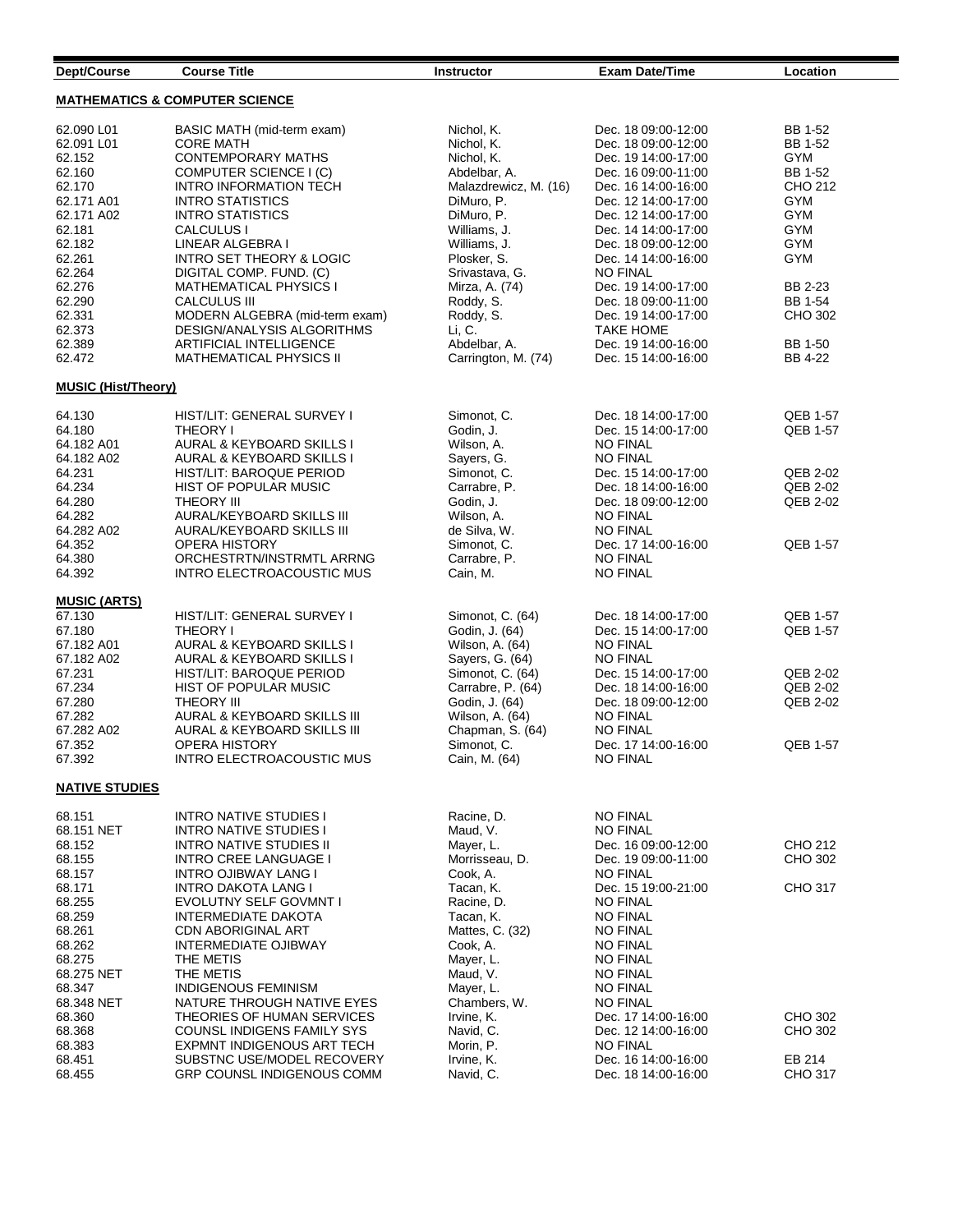| Dept/Course                    | <b>Course Title</b>                                       | <b>Instructor</b>                                        | <b>Exam Date/Time</b>                      | Location           |  |
|--------------------------------|-----------------------------------------------------------|----------------------------------------------------------|--------------------------------------------|--------------------|--|
| <b>PSYCHIATRIC NURSING</b>     |                                                           |                                                          |                                            |                    |  |
| 69.151                         | LIFESPAN HLTH PROMOT:DEV                                  | Morrissette, P.                                          | Dec. 16 14:00-16:00                        | <b>HSB 143</b>     |  |
| 69.153                         | FUND-PSYCH NRSNG PRAC II                                  | Canada, L.                                               | <b>NO FINAL</b>                            |                    |  |
| 69.161                         | INTR INTERPERSONAL COMMUN                                 | Morrissette, P.                                          | <b>NO FINAL</b>                            |                    |  |
| 69.251                         | PRINCIPLES-HLTH ASSESSMNT                                 | Canada, L.                                               | <b>NO FINAL</b>                            |                    |  |
| 69.253                         | FUND-PSYCH NRSNG PRAC III                                 | Batson, K.                                               | <b>NO FINAL</b>                            |                    |  |
| 69.255<br>69.271               | <b>INTEGRATED PRACTICE I</b><br>PSYCH NRSG/ELDRLY PERSONS | Doty-Sweetnam, K.<br>Batson, K.                          | <b>NO FINAL</b><br><b>NO FINAL</b>         |                    |  |
| 69.272                         | <b>INTRO PALLIATIVE CARE</b>                              | Ek, N.                                                   | <b>NO FINAL</b>                            |                    |  |
| 69.359                         | PSYC NURSNG CHLDRN/ADOL                                   | Graham, R.                                               | <b>NO FINAL</b>                            |                    |  |
| 69.364                         | <b>THERAPEUTIC GROUPS</b>                                 | Graham, R.                                               | <b>NO FINAL</b>                            |                    |  |
| 69.366                         | ACUTE MENTAL HLTH CHAL                                    | Ek, N.                                                   | <b>NO FINAL</b>                            |                    |  |
| 69.377                         | DEVELOPMENTAL CHALLENGES                                  | Pachkowski, K.                                           | Dec. 15 14:00-16:00                        | <b>HSB 233</b>     |  |
| 69.442                         | INTEGRATIVE CLINICAL PRAC                                 | Faculty                                                  | NO FINAL                                   |                    |  |
| 69.444                         | SR PRAC MTL HLTH/DEV HAB                                  | Faculty                                                  | <b>NO FINAL</b>                            |                    |  |
| 69.457                         | <b>INTRO HEALTH RES METH</b>                              | Morrissette, P.                                          | <b>NO FINAL</b>                            |                    |  |
| 69.472                         | PSYCH REHABLTN/RECOVERY                                   | Edwards, C.                                              | Dec. 22 09:00-11:00                        | <b>HSB 233</b>     |  |
| 69.474                         | PHIL PERSP FOR PRACTICE                                   | Pachkowski, K.                                           | <b>NO FINAL</b>                            |                    |  |
| <b>PHILOSOPHY</b>              |                                                           |                                                          |                                            |                    |  |
| 70.160                         | <b>INTRO TO PHILOSOPHY</b>                                | Venema, H.                                               | <b>NO FINAL</b>                            |                    |  |
| 70.162                         | <b>INTRO TO LOGIC</b>                                     | Stankovic, S.                                            | <b>NO FINAL</b>                            |                    |  |
| 70.252                         | PHILOSOPHY OF RELIGION                                    | Venema, H.                                               | <b>NO FINAL</b>                            |                    |  |
| 70.258<br>70.263               | PREDICATE LOGIC<br>CONTEMP SOCIAL ISSUES                  | Brown, D.<br>Venema, H.                                  | <b>NO FINAL</b><br><b>NO FINAL</b>         |                    |  |
| 70.266                         | <b>ENVIRONMENTAL ETHICS</b>                               | Stankovic, S.                                            | <b>NO FINAL</b>                            |                    |  |
| 70.267                         | <b>ETHICS</b>                                             | Robinson, S.                                             | Dec. 19 09:00-12:00                        | CHO 215            |  |
| 70.268                         | <b>BRITISH EMPIRICISTS</b>                                | Stankovic, S.                                            | <b>NO FINAL</b>                            |                    |  |
| <b>NURSING</b>                 |                                                           |                                                          |                                            |                    |  |
| 71.150                         | NURSING FOUNDATIONS I                                     | Smith, M.                                                | Dec. 18 14:00-16:00                        | GYM                |  |
| 71.153 A10                     | NUTRITION & HEALTH PROMTN                                 | Mullins, C.                                              | Dec. 14 18:30-21:30                        | HSB 143            |  |
| 71.250                         | NURSING FOUNDATIONS II                                    | Salman, A.                                               | <b>NO FINAL</b>                            |                    |  |
| 71.251<br>71.252               | INTRO TO PHARMACOLOGY<br>HUMAN RESPONSES I                | Salman, A.<br>Tryphonopoulos/Hyndman Dec. 17 14:00-17:00 | <b>NO FINAL</b>                            | GYM                |  |
| 71.253                         | <b>HEALTH ASSESSMENT</b>                                  | Chachula, K.                                             | Dec. 18 09:00-11:00                        | <b>HSB 143</b>     |  |
| 71.254                         | NURSING APPLICATIONS I                                    | Hardy, D.                                                | Dec. 14 09:00-12:00                        | <b>HSB 143</b>     |  |
| 71.255                         | <b>NURSING PRACTICE I</b>                                 | Ahmad, N.                                                | <b>NO FINAL</b>                            |                    |  |
| 71.352                         | HUMAN RESPONSES IV                                        | Henriquez/Hyndman                                        | Dec. 14 14:00-17:00                        | GYM                |  |
| 71.355                         | NURSING PRACTICE IV                                       | Henriquez, N.                                            | <b>NO FINAL</b>                            |                    |  |
| 71.356                         | <b>GENDER/LIFESPAN HLTH I</b>                             | Smith, M.                                                | Dec. 16 14:00-16:00                        | GYM                |  |
| 71.361                         | <b>COMMUNITY HEALTH</b>                                   | McPherson, N.                                            | <b>NO FINAL</b>                            |                    |  |
| 71.440                         | PROF NRSNG: OPPORNTS/CHALL                                | Hyndman/McPherson                                        | Dec. 12 09:00-12:00                        | GYM                |  |
| 71.465                         | NURSING PRACTICE VII                                      | McPherson, N.                                            | <b>NO FINAL</b>                            |                    |  |
| <b>PHYSICS &amp; ASTRONOMY</b> |                                                           |                                                          |                                            |                    |  |
| 74.090                         | ELEM CONCEPTS OF PHYSICS (mid-term)                       | Nichol, K.                                               | Dec. 21 14:00-17:00                        | BB 2-32            |  |
| 74.161                         | <b>FOUNDATIONS OF PHYSICS I</b>                           | Mirza, A.                                                | Dec. 15 14:00-17:00                        | BB 1-52            |  |
| 74.184                         | <b>SOLAR SYSTEM</b>                                       | Foster, T.                                               | Dec. 15 14:00-16:00                        | BB TH. A           |  |
| 74.264                         | DIGITAL COMP FUNDMNTLS                                    | Srivastava, G. (62)                                      | <b>NO FINAL</b>                            |                    |  |
| 74.275                         | <b>MODERN PHYSICS</b>                                     | Foster, T.<br>Mirza, A.                                  | Dec. 16 09:00-11:00<br>Dec. 19 14:00-17:00 | BB 2-23            |  |
| 74.276<br>74.382               | <b>MATHEMATICAL PHYSICS I</b><br><b>INTERM MECHANICS</b>  | Fugleberg, T.                                            | Dec. 14 14:00-17:00                        | BB 2-23<br>BB 2-23 |  |
| 74.387                         | STATISTICAL/THERMAL                                       | Carrington, M.                                           | Dec. 19 14:00-16:00                        | BB 4-22            |  |
| 74.388                         | <b>QUANTUM MECHANICS I</b>                                | Fugleberg, T.                                            | <b>NO FINAL</b>                            |                    |  |
| 74.472                         | <b>MATHEMATICAL PHYSICS II</b>                            | Carrington, M.                                           | Dec. 15 14:00-16:00                        | <b>BB 4-22</b>     |  |
| POLITICAL SCIENCE              |                                                           |                                                          |                                            |                    |  |
| 78.172                         | <b>FUNDAMENTALS OF POLITICS</b>                           | Serfaty, M.                                              | <b>NO FINAL</b>                            |                    |  |
| 78.250                         | STUDY POLITICAL BEHAVIOUR                                 | Serfaty, M.                                              | <b>NO FINAL</b>                            |                    |  |
| 78.260                         | <b>GVMT &amp; POLITICS-CANADA</b>                         | Saunders, K.                                             | NO FINAL                                   |                    |  |
| 78.264 A10                     | POLICE ORGZN/MNGMNT DEMOC                                 | Schneider, C. (90)                                       | <b>NO FINAL</b>                            |                    |  |
| 78.352                         | <b>WOMEN IN POLITICS</b>                                  | Saunders, K.                                             | <b>NO FINAL</b>                            |                    |  |
| 78.376                         | <b>GOV'T/POLITICS OF RUSSIA</b>                           | Serfaty, M.                                              | <b>NO FINAL</b>                            |                    |  |
| 78.381                         | INTERNATIONL ORGANIZATIONS                                | Goffi, E.                                                | <b>NO FINAL</b>                            |                    |  |